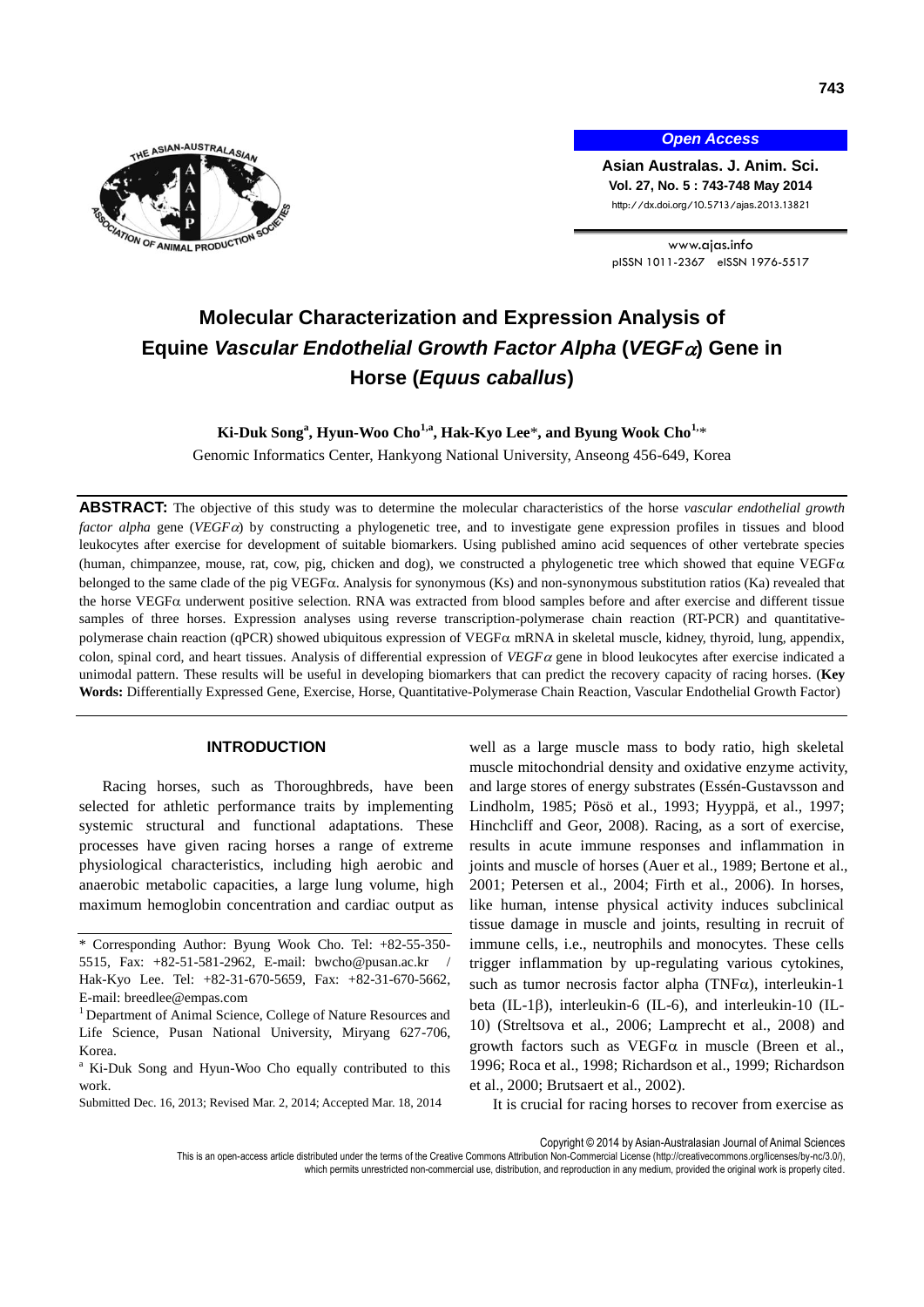soon as possible. This recovery process might be mediated by soluble factors such as cytokines and growth factors. Nonetheless, there is no biomarker based on cytokines and/or growth factors that may reflect the degree of recovery from exercise in racing horses. In a previous study, we identified differentially expressed genes (DEG) in muscle and blood from Thoroughbred horses in response to exercise (Park et al., 2012). Furthermore, the findings provides a chance to develop molecular markers that may be related to economic traits of racing horses. The identified DEGs can be used to develop biomarkers that might be useful for monitoring the health of a horse after racing. We found that VEGF $\alpha$  expression was significantly increased in muscle, indicating that  $VEGF\alpha$  may play an important role in recovery from exercise. In spite of the importance of  $VEGF\alpha$  in various biological processes, such as angiogenesis, so far few studies have been conducted on this gene at the molecular level in horses. Therefore, in this study, we investigated the molecular structure of horse  $VEGF\alpha$  gene, constructed a phylogenetic tree, and examined the expression profiles in various horse tissue samples. In addition, since there is a lack of suitable biomarkers to monitor recovery in horses after exercise, we explored the possibility of using VEGF $\alpha$  as a biomarker for exercise and recovery in blood leukocytes.

### **MATERIALS AND METHODS**

### **Blood and tissue sample in horse**

Blood samples were obtained from three male Thoroughbred horses (2 through 4 year-old; two horses: 2 year-old, one horse: 4 year-old) maintained at Ham-An racing Horse Resort and Training Center. Horses were placed on a treadmill and the treadmill exercises were performed at the speed of 10 to 15 km/h. The blood samples were taken before exercise and every 30 min after exercise up to 120 min. The National Institute of Subtropical Agriculture, Rural Development Administration, provided three male Jeju horses (4 year-old) that were used for tissue sampling. Skeletal muscle, kidney, thyroid, lung, appendix, colon, spinal cord and heart tissues were obtained from each horse and kept in liquid  $N_2$  until RNA extraction.

#### **Sequence data analysis**

The  $VEGF\alpha$  DNA and amino acid sequences of ten species (cattle, chicken, chimpanzee, dog, horse, human, pig, mouse, rat, sheep) were retrieved from Ensembl [\(http://www.ensembl.org/\)](http://www.ensembl.org/), The Ensembl ID for the sequences are as follows: horse- ENSECAG00000009402, human- ENSG00000112715, chimpanzee- ENSPTRG000 00001080, mouse-ENSMUSG00000023951, rat- ENS RNOG00000019598, cow- ENSBTAG00000005339, pig: ENSSSCG00000001695, chicken- ENSGALG00000010290,

## dog- ENSCAFG00000001938, cat- ENSFCAG00000026462.

The retrieved sequences were aligned in BioEdit with the CLUSTERW option. Phylogenetic analysis was conducted using MEGA version 5.0 (Arizona State University, AZ, USA) (Tamura et al., 2011) The Neighbor Joining method (Saitou et al., 1987) was used with the following options: pairwise-deletion, 1,000 bootstrap replications and Kimura 2-parameter. Pairwise deletion was chosen to retain all sites initially, then excluding them as necessary in the pairwise distance estimation. Substitutions of nucleotides were obtained by using the Kimura 2 parameter model. We also showed that synonymous substitutions per site (Ks) and non-synonymous substitutions per site (Ka) in  $VEGF\alpha$  genes for individual species. In addition, pairwise distance was calculated by analyzing the nucleotide and amino acid similarity.

#### **RNA extraction and cDNA synthesis**

Trizol reagent (Invitrogen, Carlsbad, CA, USA) was used to extract total RNA from the tissue samples (skeletal muscle, kidney, thyroid, lung, appendix, colon, spinal cord, and heart) and leukocytes after exercise according to the Invitrogen manual. In order to prevent contamination of genomic DNA, RNase-free DNase kit (Qiagen) was used according to the manufacturer's manual. Total RNA quantification was performed using a NanoDrop ND-1000 Spectrophotometer (Thermo Scientific, Wilmington, DE, USA). The cDNAs were synthesized in a reaction with oligo-dT primers, moloney-murine leukemia virus (MMLV) reverse transcriptase (Promega, Madison, WI, USA), RNase inhibitor (Promega) and RNase-free  $ddH<sub>2</sub>O$ , which was incubated at  $37^{\circ}$ C for 4 h.

#### **RT-PCR analysis of equine VEGF**

The horse VEGF $\alpha$  expression level was analyzed by reverse transcription-polymerase chain reaction (RT-PCR) amplification. The primers were designed using the PRIMER3 software (MIT, Cambridge, MA, USA, [http://frodo.wi.mit.edu/primer3/\)](http://frodo.wi.mit.edu/primer3/) with an expected product size of 184 bp. To detect equine VEGF $\alpha$  mRNA, following primers were used: forward 5'-CTA CCT CCA CCA TGC CAA GT-3' and reverse 5'-CAC ACA GGA TGG CTT GAA GA-3'. The RT-PCR conditions were as follows: an initial step of  $94^{\circ}$ C for 10 min, 35 cycles of  $94^{\circ}$ C for 30 s, 60°C for 30 s, 72°C for 30 s, and a final step of 72°C for 10 min. RT-PCR products were analyzed with gel electrophoresis on a 2.0% SeaKem LE agarose gel (Lonza, NJ, USA). Equine *GAPDH* gene was used as a normalizer for RT-PCR.

# **Quantitative PCR analysis of equine VEGF expression and statistical analysis**

The cDNA was analyzed by quantitative-PCR (qPCR)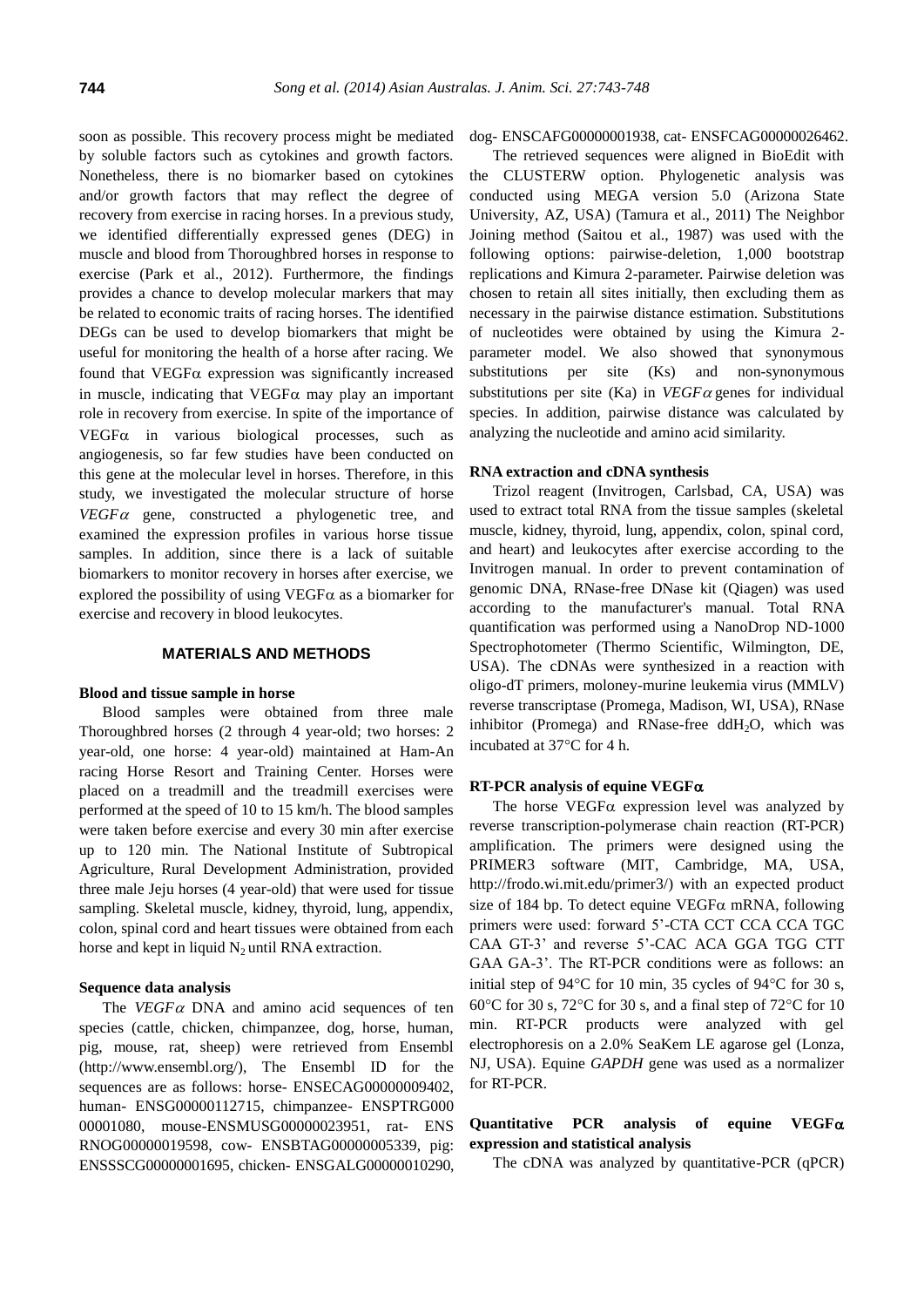on BioRad CFX-96 (Bio-Rad, Hercules, CA, USA). Each reaction was performed in a total volume of  $25$  µL with 14 µL *SYBR* green master mix, 2 µL (5 pmol) VEGF $\alpha$  forward primer, 2  $\mu$ L (5 pmol) reverse primer, 5  $\mu$ L distilled water and 2  $\mu$ L (50 ng/ $\mu$ L) of the cDNA. The PCR conditions were as follows: pre-denaturation step at 94 $\rm ^{\circ}C$  for 3 min, 39 cycles at 94 $\rm ^{\circ}C$  for 10 s and at 60 $\rm ^{\circ}C$  for 30 s, 72 $\degree$ C for 30 s, followed by 72 $\degree$ C for 10 min as a final step. Dissociation was accomplished in a condition at temperature increase from  $55^{\circ}$ C to  $95^{\circ}$ C over 25 min. Dissociation temperature increased in 0.5°C each. All samples were measured in triplicate to ensure reproducibility, and  $C_t$  value was calculated using the  $2^{-\Delta\Delta Ct}$ method (Livak et al., 2001). Statistical significance was calculated by *t*-test. A p values of less than 0.05 were considered to indicate statistical significance.

#### **RESULTS AND DISCUSSION**

# **Molecular structure and distribution of the equine**  *VEGF* **gene**

In a previous study, we performed RNA-seq analyses to identify DEGs in response to exercise. Among the identified DEGs, we found that the transcript of  $VEGF\alpha$  was expressed up to 2.59 folds higher after exercise (Park et al.,

2012). As not much is known about the horse  $VEGF\alpha$  gene, we retrieved horse  $VEGF\alpha$  sequences from the Ensembl database and analyzed its molecular structure. We found that the gene had eight exons and was 696 bp long in horses (Figure 1A). When we examined the expression of  $VEGF\alpha$ transcripts by RT-PCR in eight tissues, we found that all tissues ubiquitously expressed VEGF $\alpha$  transcripts. However, thyroid and lung tissue expressed the highest levels of  $VEGF\alpha$  transcript whereas the skeletal muscle and appendix tissue expressed relatively low levels of  $VEGF\alpha$ transcript (Figure 3).

# Evolutionary and phylogenetic analysis of  $VEGF \alpha$  gene

Phylogenetic analysis of the  $VEGF\alpha$  gene by neighborjoining method revealed that equine  $VEGF\alpha$  belongs to the same clade as the porcine  $VEGF\alpha$  gene (Figure 2).

To better understand the evolution of the  $VEGF\alpha$  gene, we analyzed synonymous (Ks) and non-synonymous (Ka) substitutions of VEGF $\alpha$  amino acids from ten species (Table 1). Pairwise comparison showed that Ks ranged from 0.168 to 2.112, whereas Ka ranged from 0.191 to 1.468. It is noted that Ks of equine VEGF $\alpha$  was the lowest with the pig gene (0.188) and the highest with the dog gene (2.112). The lowest Ks values were obtained between mouse and chimpanzee (0.092). The average of Ka and Ks were 0.839



**Figure 1.** Gene structure and deduced amino acids sequences of equine  $VEGF\alpha$  gene. (A) Structure of equine  $VEGF\alpha$  gene. (B) Deduced amino acid sequences of equine  $VEGF\alpha$  from mRNA sequences.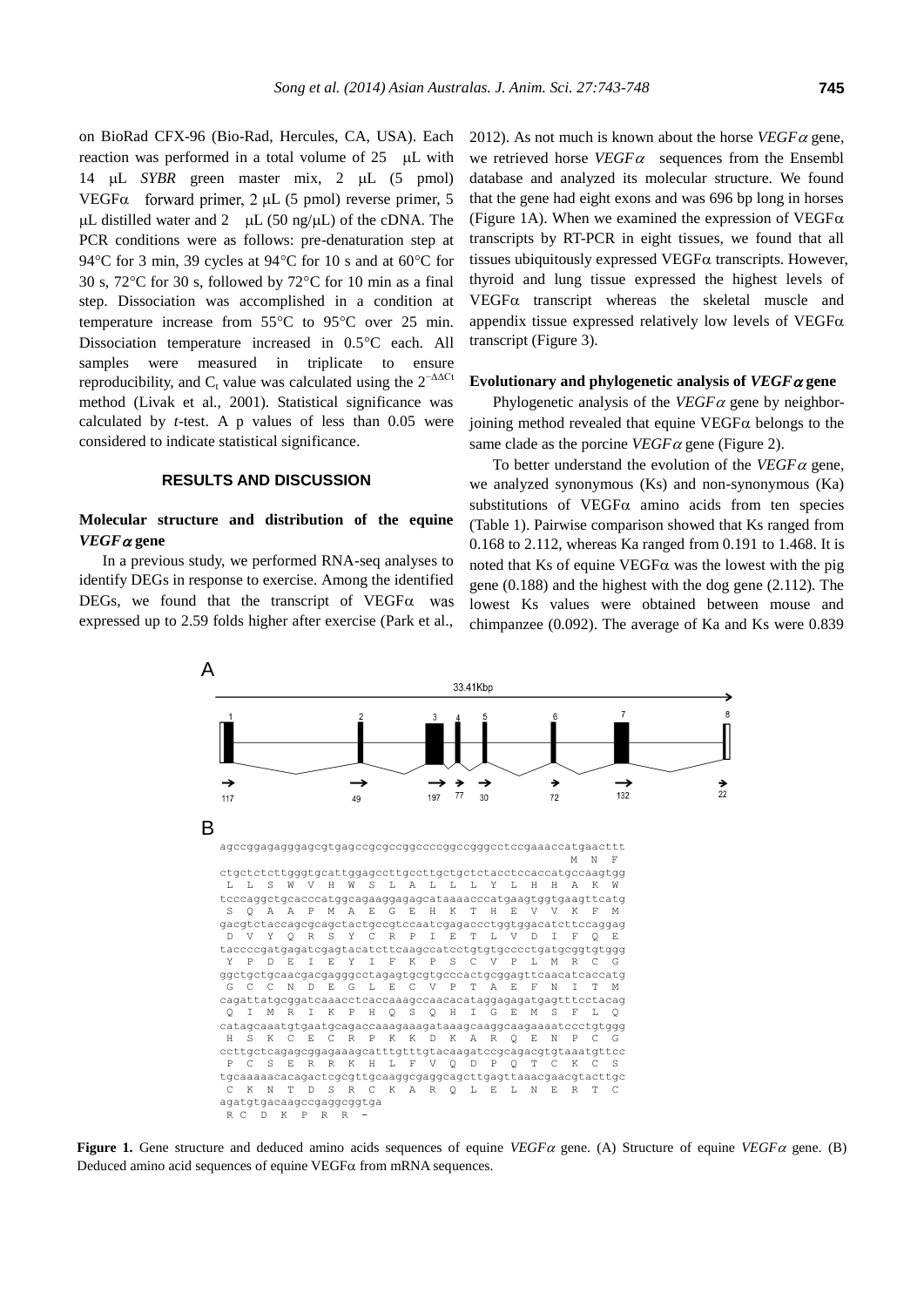

**Figure 2.** Phylogenetic tree of the  $VEGF\alpha$  gene from ten different species using the neighbor-joining method.

and 0.689, respectively, resulting in a Ka/Ks ratio of greater than 1. This means that non-synonymous substitutions occurred more rapidly than synonymous substitutions. These results are based on the assumption that the proteincoding regions in the human genome have been under positive selection during evolution (Bustamante et al., 2005). These data indicated that positive selection occurred in the *VEGF*  $\alpha$  genes during the evolutionary history of the horse.

# **Differential expression of equine**  $VEGF\alpha$  **transcripts during recovery post exercise**

To investigate the relationship between  $VEGF\alpha$  gene expression level and time length after exercise, we performed qPCR analysis using blood leukocyte samples obtained before and after exercise (30 min, 60 min, 90 min, 120 min) from three horses (Figure 4A and B). Interestingly, the expression level of VEGF $\alpha$  was the highest after 60 min of exercise and then gradually decreased after upto 120 min. But the expression level of 120 min was slightly higher than that of 0 min (before exercise, p>0.05).

### **CONCLUSION**

In horse, as there are few reliable biomarkers for



**Figure 3.** Expression levels of equine  $VEGF\alpha$  gene by RT-PCR analysis in various horse tissues. RT-PCR products were visualized by gel electrophoresis. 1, skeletal muscle; 2, kidney; 3, thyroid; 4, lung; 5, appendix; 6, colon; 7, spinal cord; 8, heart. This is a representative result of three animals (n = 3). *GAPDH* gene was used as a control.

recovery after exercise except creatine kinase (Linder et al., 2006) and lactate (Lindner et al., 2009), it is necessary to identify and evaluate markers for post exercise recovery. In this sense, RNA-seq based transcriptome analysis may be useful. In a previous study, horse  $VEGF\alpha$  transcript increased significantly in response to exercise (Park et al., 2012) similar to humans suggesting a conserved mechanism for the regulation of VEGF $\alpha$  transcription. Therefore, we selected the equine  $VEGF\alpha$  gene for further evaluation at the molecular level. A phylogenetic analysis showed that the horse  $VEGF\alpha$  gene is grouped into the same clade as the pig gene and have undergone positive selection. In terms of expression, horse VEGF $\alpha$  was found to be ubiquitously expressed but regulated by exercise in blood leukocytes. Especially, expression kinetics obtained in this study showed that the transcript level gradual increased up to 60 min ( $p<0.05$ ), and then remained at a slightly higher level than at time 0, which is not statistically significant  $(p>0.05)$ . It is not certain how VEGF $\alpha$  expression is upregulated and reached the highest level after 60 min of exercise. One explanation would be that acute exercise may induce the hypoxia condition in leukocytes, which triggers hypoxiainducible factor-1 $\alpha$  (HIF-1 $\alpha$ ) activation. Activated HIF-1 $\alpha$ will induce the transcriptional activation of VEGF $\alpha$  by binding to HIF-responsive elements which are located in the promoter region of VEGF $\alpha$  (Jiang et al., 1996). Therefore, it is worth examining equine HIF-1 $\alpha$  expression

**Table 1.** Synonymous (Ks) and non-synonymous substitutions (Ka) per amino acid site in the *VEGF*  $\alpha$  gene of ten species

|               | Ka                       |                          |                          |                          |                |                          |                          |                          |                          |                          |
|---------------|--------------------------|--------------------------|--------------------------|--------------------------|----------------|--------------------------|--------------------------|--------------------------|--------------------------|--------------------------|
| Ks            |                          | 2                        | 3                        | 4                        | 5              | 6                        | 7                        | 8                        | 9                        | 10                       |
| 1. Horse      | $\overline{\phantom{a}}$ | 0.255                    | 0.374                    | 0.359                    | 0.242          | 0.191                    | 0.188                    | 0.291                    | 1.468                    | 1.111                    |
| 2. Human      | 0.239                    | $\overline{\phantom{a}}$ | 0.303                    | 0.300                    | 0.299          | 0.259                    | 0.272                    | 0.411                    | 1.515                    | 1.161                    |
| 3. Chimpanzee | 0.349                    | 0.312                    | $\overline{\phantom{a}}$ | 0.103                    | 0.436          | 0.364                    | 0.384                    | 0.545                    | 1.492                    | 1.253                    |
| 4. Mouse      | 0.350                    | 0.314                    | 0.092                    | $\overline{\phantom{a}}$ | 0.432          | 0.352                    | 0.375                    | 0.521                    | 1.466                    | 1.210                    |
| 5. Rat        | 0.203                    | 0.280                    | 0.400                    | 0.401                    | $\blacksquare$ | 0.241                    | 0.279                    | 0.246                    | 1.354                    | 1.045                    |
| 6. Cow        | 0.168                    | 0.264                    | 0.361                    | 0.362                    | 0.185          | $\overline{\phantom{a}}$ | 0.212                    | 0.343                    | 1.53                     | 1.144                    |
| $7.$ Pig      | 0.188                    | 0.284                    | 0.375                    | 0.372                    | 0.247          | 0.215                    | $\overline{\phantom{a}}$ | 0.324                    | 1.496                    | 1.150                    |
| 8. Chicken    | 0.281                    | 0.416                    | 0.539                    | 0.529                    | 0.221          | 0.344                    | 0.328                    | $\overline{\phantom{a}}$ | 1.515                    | 1.140                    |
| $9.$ Dog      | 2.112                    | 2.188                    | 2.308                    | 2.206                    | 1.722          | 2.158                    | 2.168                    | 2.238                    | $\overline{\phantom{a}}$ | 1.065                    |
| 10. Cat       | 1.287                    | 1.412                    | 1.482                    | 1.443                    | 1.110          | 1.291                    | 1.339                    | 1.411                    | 1.275                    | $\overline{\phantom{a}}$ |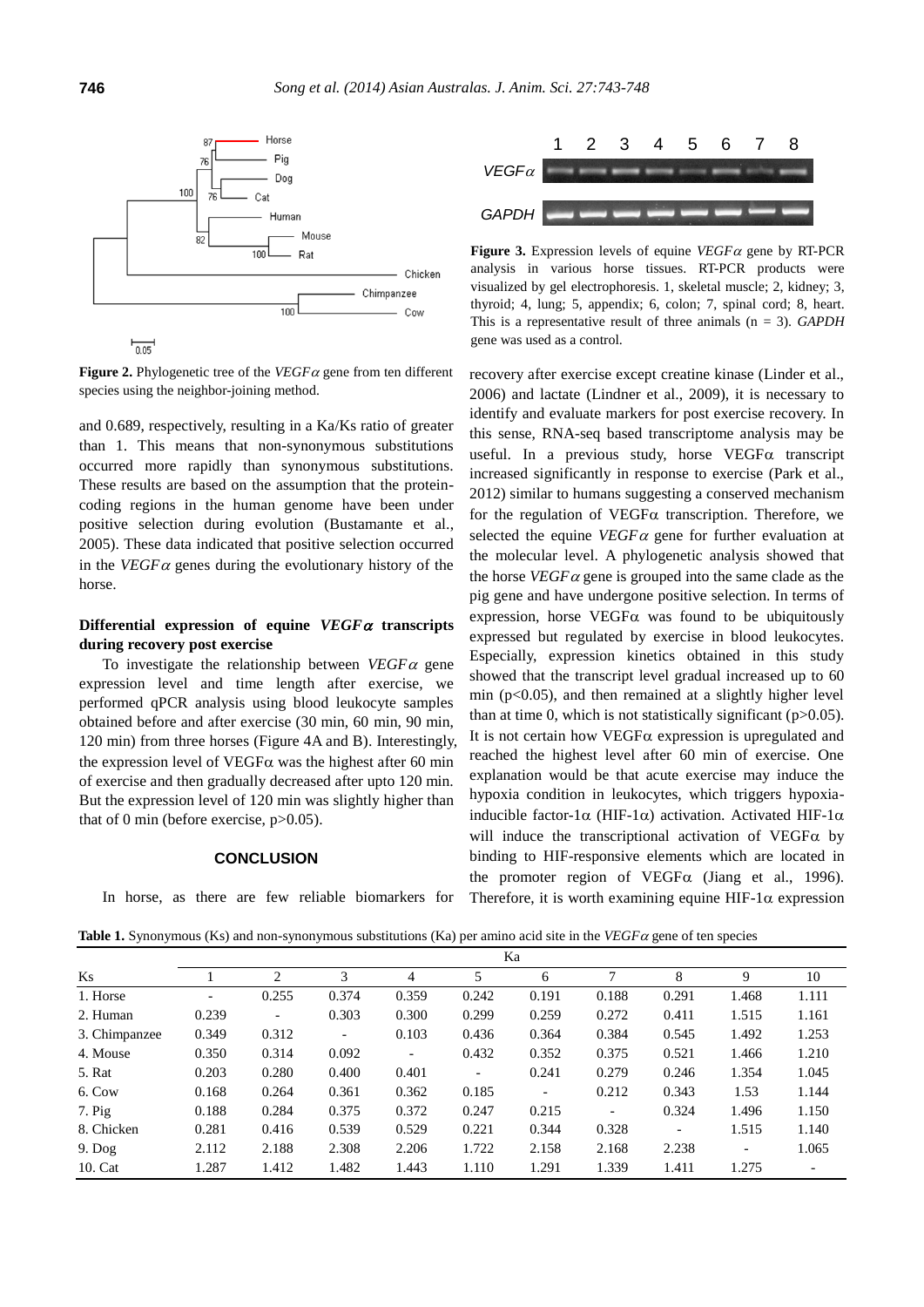

**Figure 4.** Differential expression of  $VEGF\alpha$  gene in horse blood leukocytes after exercise. (A) RT-PCR of horse  $VEGF\alpha$  gene in leukocytes of horse before exercise to post exercise at 120 min (a representative result of three horses). (B) Expression analysis of the *VEGF* $\alpha$  gene used to qPCR. Expression was calculated by  $2^{-\Delta\Delta CT}$  method. 0 min, before exercise; 30 min, 30 min after exercise; 60 min, 60 min after exercise; 90 min, 90 min after exercise; 120 min, 120 min after exercise. This is a representative result of three animals (n = 3). *GAPDH* gene was used as a control.  $*$  p<0.05.

in blood leukocytes after exercise to reveal the causal relationship between HIF-1 $\alpha$  and VEGF $\alpha$  expression.

Nonetheless, the role of  $VEGF\alpha$  in response to exercise and recovery is not clear in blood. It is likely that the circulating VEGF $\alpha$  facilitates mobilization of monocytes into injured areas after exercise, and promotes wound healing by stimulating endothelial cell proliferation and extracellular matrix changes as process of recovery (Rocha et al., 1988; Richardson et al., 1999). Additionally, vascular distribution and density increase in response to exercise in skeletal muscle as an adaptation, which accompanies increase VEGF $\alpha$  expression (Brodal et al., 1977). Further study is warranted to explore the relationship between expression levels of VEGF $\alpha$  in muscle and blood with physiological changes.

In summary, we analyzed molecular structure of equine  $VEGF\alpha$  gene and performed phylogenetic analysis with homologues of other species, which revealed that *VEGF* gene of horse belongs to the same clade with that of pig. Gene expression analysis using various horse tissues showed the ubiquitous expression of horse  $VEGF\alpha$  gene. Also, it is of note that  $VEGF\alpha$  expression in blood leukocytes is regulated in response to exercise, suggesting that horse VEGF $\alpha$  expression in leukocytes can be used as

a biomarker for recovery after exercise.

# **ACKNOWLEDGMENTS**

This work was supported by a grant from the Next-Generation BioGreen 21 Program (No. PJ008106, PJ008196), Rural Development Administration, Republic of Korea.

#### **REFERENCES**

- Auer, D. E., J. C. Ng, J. Hrdlicka, and A. A. Seawright. 1989. [The](http://onlinelibrary.wiley.com/doi/10.1111/j.1751-0813.1989.tb09763.x/abstract)  [elimination of injected superoxide dismutase from synovial](http://onlinelibrary.wiley.com/doi/10.1111/j.1751-0813.1989.tb09763.x/abstract)  [fluid of the horse.](http://onlinelibrary.wiley.com/doi/10.1111/j.1751-0813.1989.tb09763.x/abstract) Aust. Vet. J. 66:117-119.
- Bertone, A. L., J. L. Palmer, and J. Jones. 2001. [Synovial fluid](http://onlinelibrary.wiley.com/doi/10.1053/jvet.2001.28430/abstract?deniedAccessCustomisedMessage=&userIsAuthenticated=false)  [cytokines and eicosanoids as markers of joint disease in horses.](http://onlinelibrary.wiley.com/doi/10.1053/jvet.2001.28430/abstract?deniedAccessCustomisedMessage=&userIsAuthenticated=false)  Vet. Surg. 30:528-538.
- Breen, E. C., E. C. Johnson, H. Wagner, H. M. Tseng, L. A. Sung, and P. D. Wagner. 1996. [Angiogenic growth factor mRNA](http://jap.physiology.org/content/81/1/355.short)  [responses in muscle to a single bout of exercise.](http://jap.physiology.org/content/81/1/355.short) J. Appl. Physiol. 81:355-361.
- Brodal, P., F. Ingjer, and L. Hermansen. 1977. [Capillary supply of](http://ajpheart.physiology.org/content/232/6/H705)  [skeletal muscle fibers in untrained and endurance-trained men.](http://ajpheart.physiology.org/content/232/6/H705) Am. J. Physiol. Heart Circ. Physiol.232:H705-H712.
- Brutsaert, T. D., T. P. Gavin, Z. Fu, E. C. Breen, K. Tang, O. Mathieu-Costello, and P. D. Wagner. 2002. [Regional](http://www.biomedcentral.com/1472-6793/2/8/)  [differences in expression of VEGF mRNA in rat](http://www.biomedcentral.com/1472-6793/2/8/)  [gastrocnemius following 1 hr exercise or electrical stimulation.](http://www.biomedcentral.com/1472-6793/2/8/) BMC Physiol. 2:8
- Bustamante, C. D., A. Fledel-Alon, S. Williamson, R. Nielsen, M. T. Hubisz, S. Glanowski, D. M. Tanenbaum, T. J. White, J. J. Sninsky, R. D. Hernandez, D. Civello, M. D. Adams, M. Cargill, and A. G. Clark. 2005. [Natural selection on protein](http://www.nature.com/nature/journal/v437/n7062/abs/nature04240.html)[coding genes in the human genome.](http://www.nature.com/nature/journal/v437/n7062/abs/nature04240.html) Nature 437:1153-1157.
- Essén-Gustavsson, B. and A. Lindholm. 1985. [Muscle fibre](http://onlinelibrary.wiley.com/doi/10.1111/j.2042-3306.1985.tb02549.x/abstract?deniedAccessCustomisedMessage=&userIsAuthenticated=false)  [characteristics of active and inactive standard](http://onlinelibrary.wiley.com/doi/10.1111/j.2042-3306.1985.tb02549.x/abstract?deniedAccessCustomisedMessage=&userIsAuthenticated=false) bred horses. Equine Vet. J. 17:434-438.
- Firth, E. C. 2006. [The response of bone, articular cartilage and](http://onlinelibrary.wiley.com/doi/10.1111/j.1469-7580.2006.00547.x/full)  [tendon to exercise in the horse.](http://onlinelibrary.wiley.com/doi/10.1111/j.1469-7580.2006.00547.x/full) J. Anat. 208:513-526.
- Hinchcliff, K. W. and R. J. Geor. 2008. The Horse as an Athlete: A Physiological Overview. Equine exercise physiology: The science of exercise in the atheletic horse. Saunders/Elsevier, Edinburgh, UK, New York, USA. pp ix, 463.
- Hyyppä, S., L. A. Räsänen, and A. R. Pösö. 1997. Resynthesis of glycogen in skeletal muscle from standardbred trotters after repeated bouts of exercise. Am. J. Vet. Res. 58:162-166.
- Jiang, B. H., E. Rue, G. L. Wang, R. Roe, and G. L. Semenza. 1996. [Dimerization, DNA binding, and transactivation properties of](http://www.jbc.org/content/271/30/17771.short)  [hypoxia-inducible factor 1.](http://www.jbc.org/content/271/30/17771.short) J. Biol. Chem. 271:17771-17778.
- Lamprecht, E. D., C. A. Bagnell, and C. A. Williams. 2008. Inflammatory responses to three modes of intense exercise in Standardbred mares-A pilot study. Comp. Exer. Physiol. 5:115- 125.
- Lindner, A., R. Signorini, L. Brero, E. Arn, R. Mancini, and A. Enrique. 2006. [Effect of conditioning horses with short](http://onlinelibrary.wiley.com/doi/10.1111/j.2042-3306.2006.tb05519.x/abstract)  [intervals at high speed on biochemical variables in blood.](http://onlinelibrary.wiley.com/doi/10.1111/j.2042-3306.2006.tb05519.x/abstract) Equine Vet. J. 38(Suppl. 36):88-92.